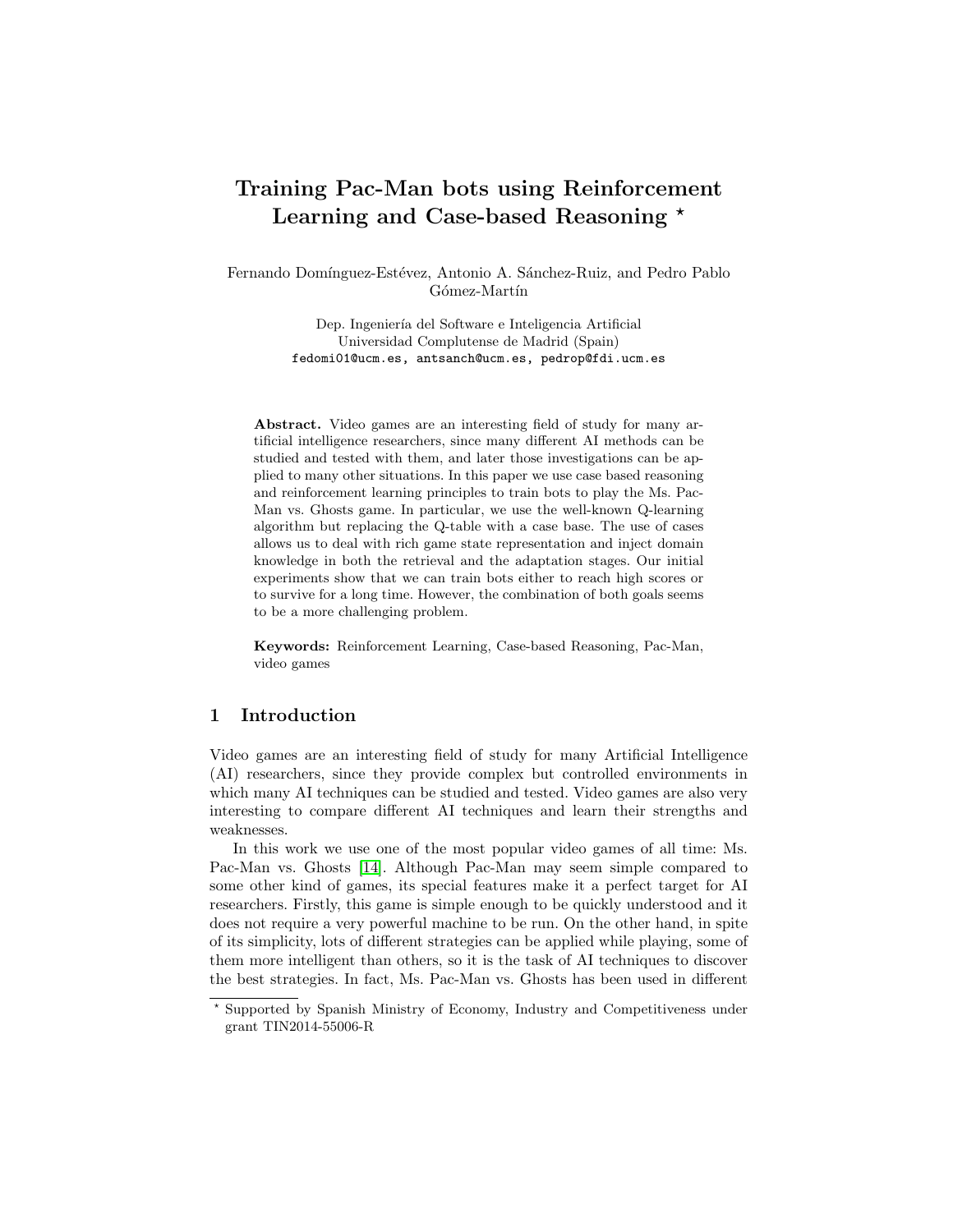AI competitions during the last years [\[5\]](#page-11-1) and it is going to be used again this year at this year at the CIG conference [\[13\]](#page-11-2).

There are two main approaches to train automatic bots to play videogames without human intervention: Genetic Algorithms (GA) [\[6\]](#page-11-3) and Reinforcement Learning (RL) [\[11\]](#page-11-4). Although both approaches learn how to play by playing thousand of games and trying different behaviors, they require different information from the game simulation and they explore the space of possible solutions using very different approaches. GA work with populations of solutions that are combined and mutated to produce new generations of better solutions. The probability of each individual to survive and be selected for the next generation is proportional to its fitness or how well it plays the game. RL algorithms, on the other hand, learn policies that associate "good" actions to execute in different game states based on rewards obtained during the game simulation.

In this paper we use case-based reasoning and reinforcement learning principles to train bots to play the Ms. Pac-Man vs. Ghosts game. In particular, we use the well-known Q-learning algorithm [\[12\]](#page-11-5) but replacing the Q-table with a case base. The use of cases allows us to deal with rich game state representation and inject domain knowledge in both the retrieval and the adaptation stages.

The rest of the paper is organized as follows. Section [2](#page-1-0) briefly describes the video game used in our experiments. Section [3](#page-2-0) describes the foundations of the techniques we use for learning: Case-based Reasoning and Reinforcement Learning. Section [4](#page-6-0) explains the decisions we made to implement our agent in the particular context of a Pac-Man game. Section [5](#page-8-0) explains the experiments performed and the limitations that we found. Finally, the paper closes with related work, conclusions and future work.

# <span id="page-1-0"></span>2 Ms. Pac-Man vs. Ghosts AI

Ms. Pac-Man is an arcade game released in 1981 as an unauthorized copy of the original Pac-Man game. Such was its popularity, that Namco decided to make an official version of this game. It is very similar to the original game, since the goal of the game is still to survive in a maze, escaping from four ghosts while picking pills and fruits that give points to the player.

The version of the game that we use, Ms. Pac-Man vs. Ghosts  $AI<sup>1</sup>$  $AI<sup>1</sup>$  $AI<sup>1</sup>$  (Figure [1\)](#page-2-1), is an implementation in Java designed to test different AI techniques. The behavior of both Pac-Man and the Ghosts can be specified implementing controller classes that make decisions on the next move (left, right, up or down) depending on the game state. This framework has been used in different Pac-Man AI competitions and provides some example bots implementing simple behaviors.

In our experiments we use the default controller for the ghosts that tries to reproduce the behavior of the ghosts in the original game. It is interesting to note that each one of the 4 ghosts uses a different heuristic to decide how to move.

<span id="page-1-1"></span><sup>1</sup> <https://github.com/kefik/MsPacMan-vs-Ghosts-AI>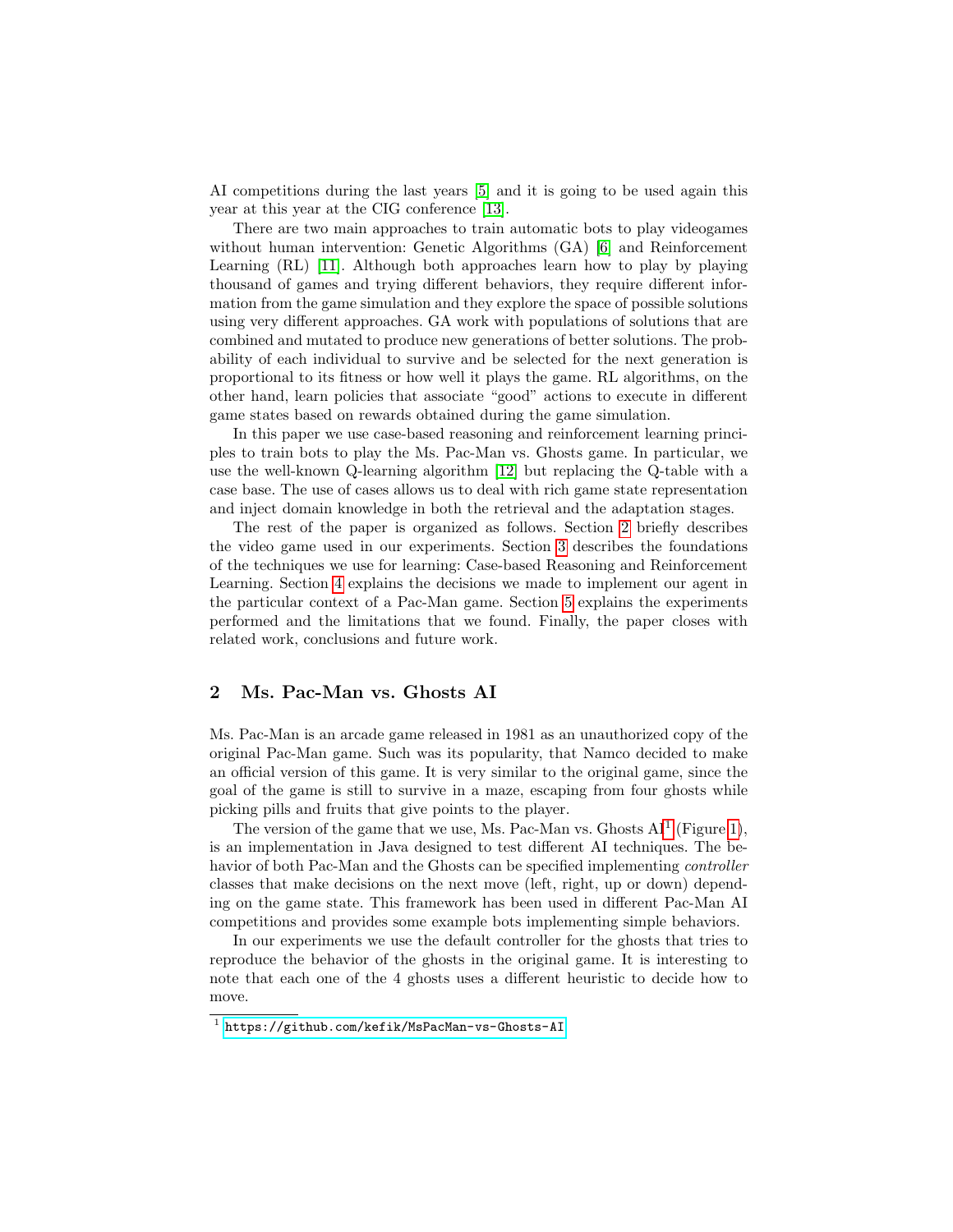<span id="page-2-1"></span>

Fig. 1: A screen shot of the Ms. Pac-Man vs. Ghosts video game.

The goal of the player is to maximize the score and he obtains points each time he eats a pill (10), a power pill (50), or an edible ghost (200). Actually, the player obtains several more points if he eats more than one ghost in a row (there is a multiplier). A level or maze is completed when Pac-Man eats all the pills and power pills or he survives for 3000 turns. A turn is a tick of the game in which all elements perform an action and the game is updated; there are 25 ticks per second.

### <span id="page-2-0"></span>3 Case-Based Reinforcement Learning

#### 3.1 Case-based Reasoning

Case-based reasoning (CBR) [\[1\]](#page-11-6) is a learning and problem solving technique based on the intuition that similar problems usually have similar solutions. Instead of trying to solve each problem from scratch, problems are solved by looking for similar past experiences and adapting their solution to the current context. In some domains, this adaptation process can be more effective than computing a new solution from scratch because it can take advantage of available expert domain knowledge. CBR suggests then a model of reasoning that puts together problem solving, understanding and learning from the past.

A case represents one of these experiences and it is usually made of a description of the problem and its context, a description of the solution adopted and some measure of how successful that solution was to solve the problem. A case base is a collection of cases or past experiences.

Figure [2](#page-3-0) shows the typical cycle of a CBR system. When the system faces a new problem, it looks for past similar problems in the case base (retrieval). The definition of similarity is usually domain dependent and can take advantage of the available expert knowledge. Once the most similar case has been retrieved,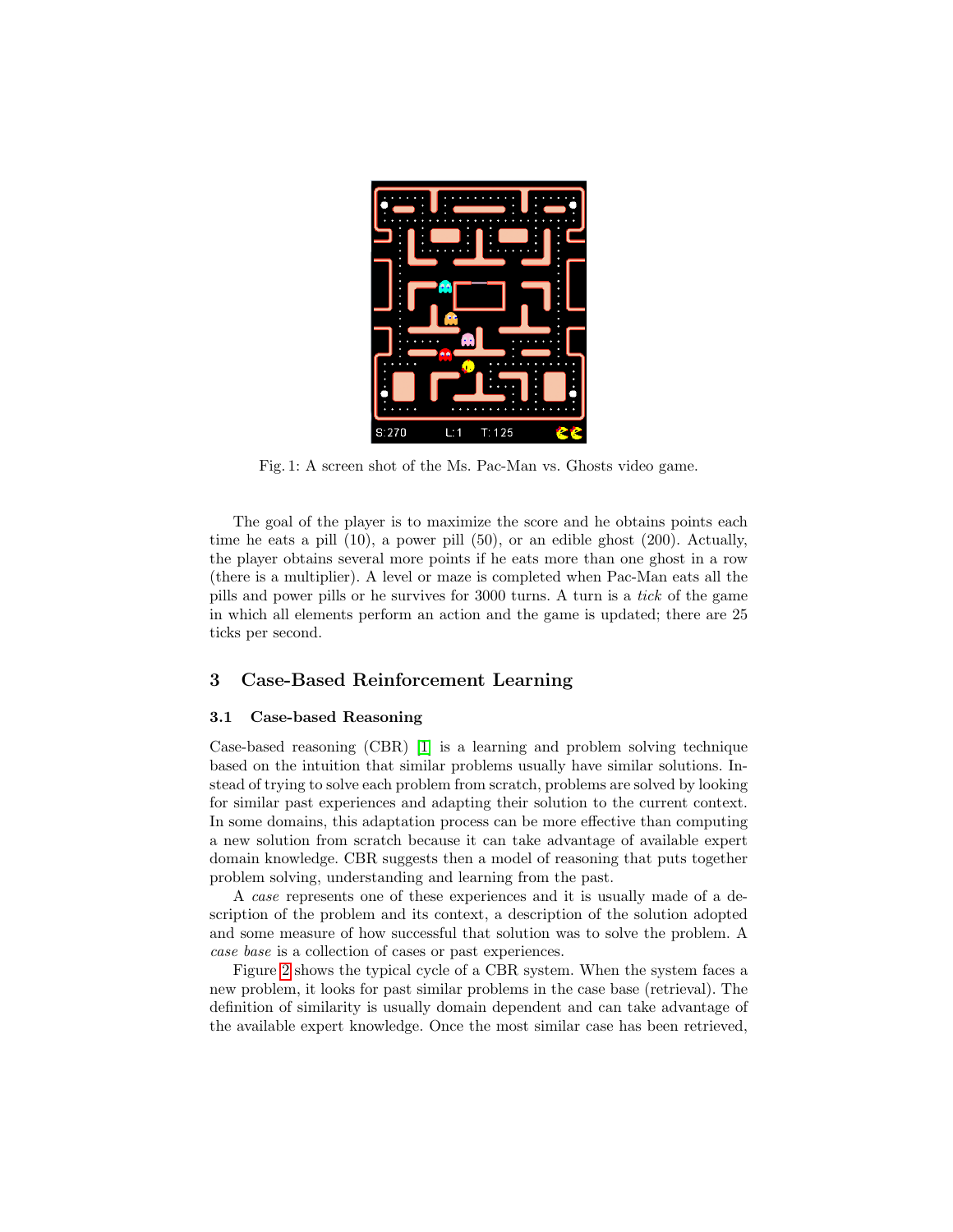<span id="page-3-0"></span>

Fig. 2: CBR cycle according to Aamodt and Plaza [\[1\]](#page-11-6).

its solution is adapted to work in the current context since the retrieved case is usually not identical to the current problem (reuse). The adaptation stage is also domain dependent. The new adapted solution is used to solve the current problem with more or less success (revise) and can be checked by a domain expert. Finally, a new case is created to describe the current problem and its solution, and the case is incorporated to the case base (retain).

The quality of a CBR system depends, therefore, on the ability to understand new situations and detect similar past experiences, the ability to adapt those past experiences to the current context, and the ability to integrate new experiences into its memory.

#### 3.2 Reinforcement Learning

Reinforcement Learning (RL) [\[11\]](#page-11-4) tries to solve the problem of finding sequences of actions an agent should take in order to maximize some numerical reward. The agent is not told about what actions to take, but instead it has to discover which one returns the biggest reward in the long term by trial and error.

An RL agent interacts with the environment in discrete time steps, in each of which it will receive a representation of such environment known as state. The agent must chose then the best action to execute in the current state. That action will lead it to a new state, and then the agent will receive a reward. The goal of the agent is to maximize total reward obtained during a simulation. Note that the optimal action might not be the one that maximizes the instant reward (a greedy approach), but other action that allows to obtain a higher total reward during the simulation.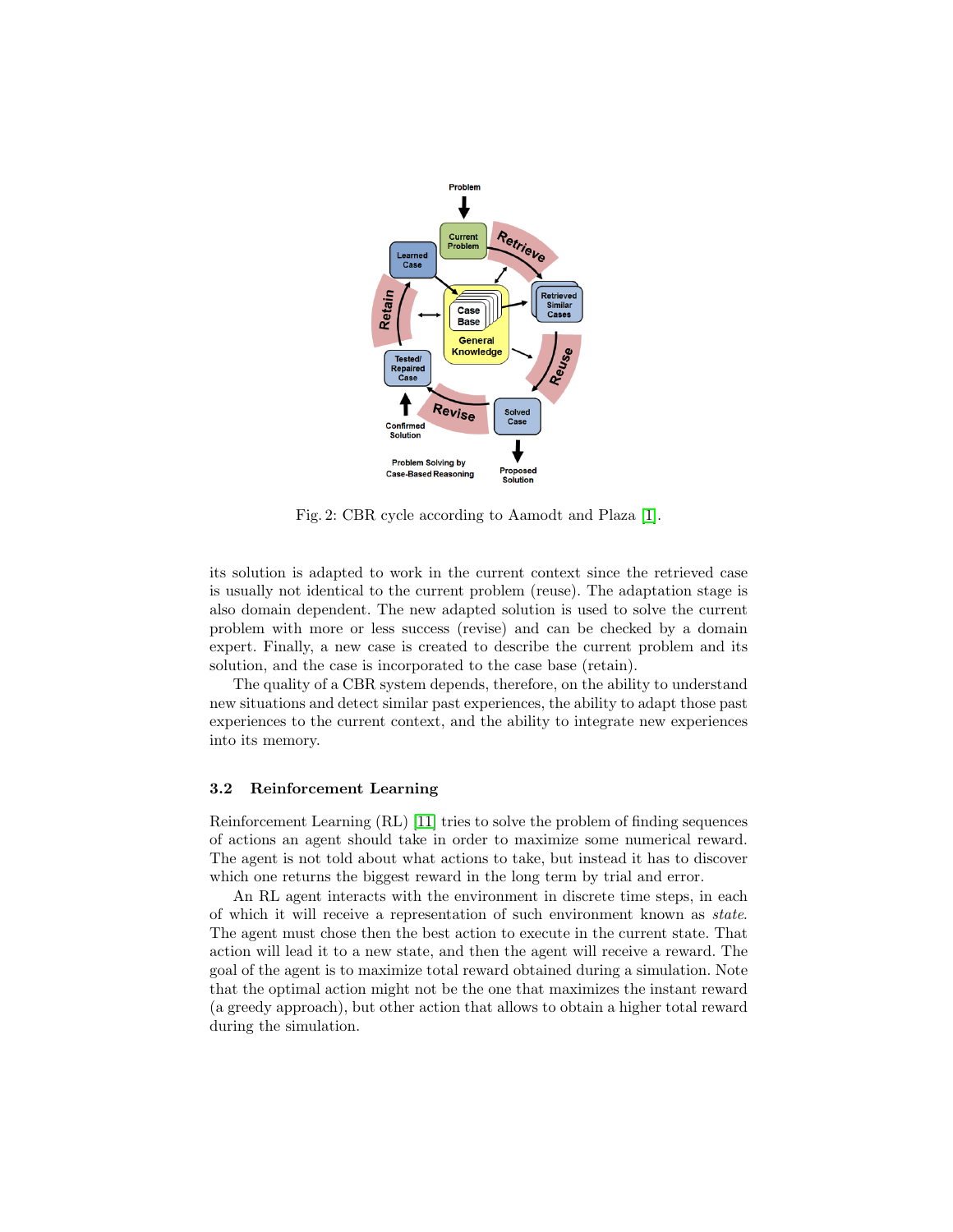Algorithm 1: Q-learning algorithm

|                         | <b>1</b> Initialize $Q(s, a)$ arbitrarily;                                                           |  |  |  |  |  |  |
|-------------------------|------------------------------------------------------------------------------------------------------|--|--|--|--|--|--|
|                         | 2 repeat                                                                                             |  |  |  |  |  |  |
| $\bf{3}$                | Initialize s;                                                                                        |  |  |  |  |  |  |
| $\overline{\mathbf{4}}$ | repeat                                                                                               |  |  |  |  |  |  |
| $\overline{5}$          | Choose a from s using policy derived from Q;                                                         |  |  |  |  |  |  |
| 6                       | Take action a, observe r, s';                                                                        |  |  |  |  |  |  |
|                         | $Q(s, a) \leftarrow Q(s, a) + \alpha[r + \gamma max_{a'}Q(s', a') - Q(s, a)];$<br>$s \leftarrow s';$ |  |  |  |  |  |  |
| $\overline{\mathbf{8}}$ |                                                                                                      |  |  |  |  |  |  |
| 9                       | until s is terminal;                                                                                 |  |  |  |  |  |  |
|                         | 10 until no more episodes;                                                                           |  |  |  |  |  |  |

<span id="page-4-0"></span>One of the most important challenges in RL is how to keep balance between exploitation and exploration. To get the best reward, the agent might be tempted to select actions that worked in the past. But to discover new sequences of actions it has to take decisions that it has not taken before. So the agent must try as much actions as possible and enough amount of times each, and progressively favor those that appear to be the best.

One can now identify some key elements in reinforcement learning:

- State: A representation of the environment at some point of the learning process.
- Policy: Defines the behavior of the agent at some time. It maps a given state to all possible actions the agent can take from there.
- Reward function: It defines what are the good and bad actions for the learner. It gives the rewards for doing an action from some state.
- Value function: Specifies what is good in the long run for the agent. It gives values to states depending on the expected reward the learner can reach from there in the future. It sets then which states are more desirable for the agent to be into.

One of the most important breakthroughs in reinforcement learning was the development of Q-learning algorithm [\[12\]](#page-11-5) (see Algorithm [1\)](#page-4-0). It works by handling a table (called Q-table) that maps each state to all possible actions the agent can perform in that state, and assigns them a numerical value, depending on how good they are for the agent in the long term. These are the values the algorithm will update each simulation cycle. The following equation states how the value of an action  $\boldsymbol{a}$  taken in a state  $\boldsymbol{s}$  is modified each time the agent performs it:

$$
Q(s_t, a_t) \leftarrow Q(s_t, a_t) + \alpha[r_{t+1} + \gamma max_a Q(s_{t+1}, a) - Q(s_t, a_t)]
$$

where  $\alpha$  y  $\gamma$  are learning and discount rates, respectively.

In this case, the learned Q-function approaches directly to its optimal values, independently on the chosen policy. This enormously simplifies the algorithm analysis and convergence proofs. The only requirement for the policy to guarantee convergence is that all state-action pairs must continue to be updated.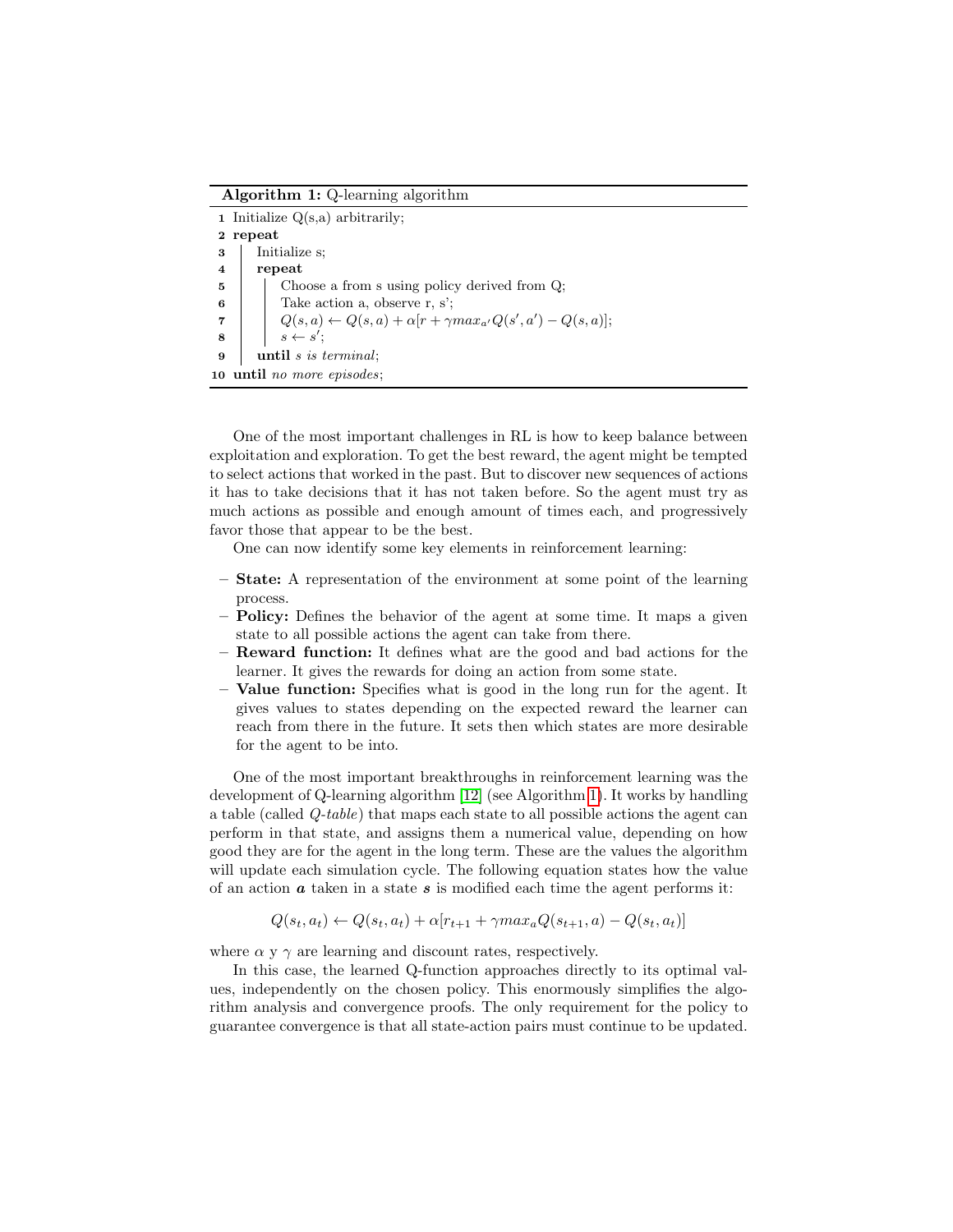Algorithm 2: Case-based Q-learning algorithm

|                            | 1 Initialize case base arbitrarily;                                                  |  |  |  |  |  |  |
|----------------------------|--------------------------------------------------------------------------------------|--|--|--|--|--|--|
|                            | 2 repeat                                                                             |  |  |  |  |  |  |
| 3                          | Initialize case <b>c</b> :                                                           |  |  |  |  |  |  |
| $\overline{\bf 4}$         | repeat                                                                               |  |  |  |  |  |  |
| 5                          | Search most similar case c in the case base, get similarity s between                |  |  |  |  |  |  |
|                            | them ( $0 \leq s \leq 1$ );                                                          |  |  |  |  |  |  |
| 6                          | Choose a from $c$ ;                                                                  |  |  |  |  |  |  |
| $\overline{7}$             | Take action $a$ , observe r, c";                                                     |  |  |  |  |  |  |
| 8                          | $Q(c, a) \leftarrow Q(c, a) + \alpha[s * r + \gamma max_{a'} Q(c'', a') - Q(c, a)];$ |  |  |  |  |  |  |
| 9                          | if c and c' are distinct enough then                                                 |  |  |  |  |  |  |
| 10                         | add c' to case base;                                                                 |  |  |  |  |  |  |
| 11                         | end                                                                                  |  |  |  |  |  |  |
| 12                         | $c \leftarrow c''$ ;                                                                 |  |  |  |  |  |  |
| 13                         | until no more steps in the episode;                                                  |  |  |  |  |  |  |
| 14 until no more episodes; |                                                                                      |  |  |  |  |  |  |

#### <span id="page-5-0"></span>3.3 Using cases to approximate the Q function

In the general case, the number of possible states and actions leads to a such combinational explosion of pairs that it is not possible to store the Q-table in memory. Even if we could store it, we would require a huge number of simulations to update its values and converge to the optimal policy, since we might not find the same states in different simulations.

The Q-table can be generalize to a  $Q : S \times A \rightarrow \mathbb{R}$  function that maps pairs of states and actions to their expected future reward during the simulation. There are different approaches to approximate the Q function using Neural Networks [\[7\]](#page-11-7), decision trees [\[9\]](#page-11-8) and many other machine learning techniques. In this work we propose to use a case base.

The use of cases has some interesting advantages such as we can inject expert domain knowledge in the similarity measure used to retrieved similar cases and in the adaptation stage. It has also some disadvantages compared to other techniques that build domain models because CBR is memory intensive and usually slow with a big number of cases.

Algorithm [2](#page-5-0) shows the modified version of Q-learning adapted to work with a case base. The first difference is that now we retrieve the most similar case to the current state. Since the retrieved case will be hardly an exact match to the current state, its solution must be adapted. We also use the similarity value to weight the contribution of the reward during the update of the Q-value so that the influence will be greater for higher similarities. Finally, we only store the new state as a new case in the case base if it is different enough from the cases already known. That way, we can limit the number of cases and the memory requirements of the algorithm and tune the re-usability of the cases.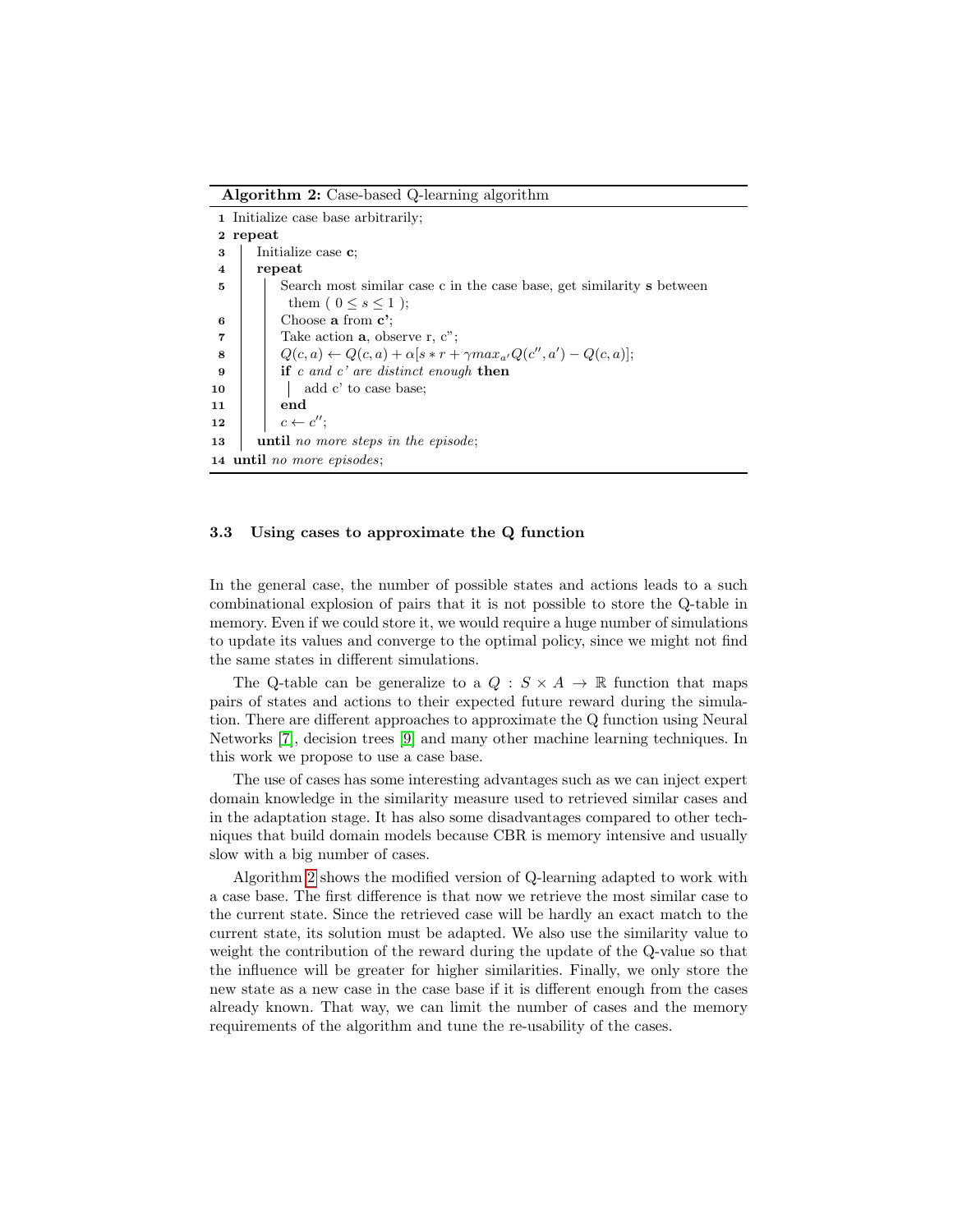# <span id="page-6-0"></span>4 A Case-Based Reinforcement Learning bot for Pac-Man

In this section we describe the different decisions we made to implement our Pac-Man bot. These decisions involve the features chosen to represent the game state, the granularity of the actions learned, the similarity function used to compare similar situations, the adaptation strategy to reuse the retrieved solution in the current context, the case base management policy and the configuration of the meta-parameters for the Q-learning algorithm. Such meta-parameters will be a learning factor  $\alpha = 0.2$ , a discount rate  $\gamma = 0.8$  and a  $\epsilon$ -greedy exploration approach with an initial parameter  $\epsilon = 1$  that decreases linearly with the number of episodes.

#### 4.1 Cases

A case represents the values of the Q-function for one particular game state. Remember that  $Q : S \times A \to \mathbb{R}$  is a function that maps states and actions to expected reward values in the long term. Our cases contain, therefore, the description of a particular game state and a set of (action, Q-value) pairs representing the expected rewards in the long term if those actions were chosen in the current state.

A game state is represented by the state of the gameboard: the position of the walls, pills, power pills, ghosts and Pac-Man. The number of possible states is too high so we need to work with a more abstract representation. In order to choose a set of features, we identified the most relevant information for a human player:

- Distances to the closest pill in each direction  $(d_1)$ .
- Distances to the closest power pill in each direction  $(d_2)$ .
- Distances to the closest non edible ghost in each direction  $(d_3)$ .
- Distances to the closest edible ghost in each direction  $(d_4)$ .

The maze is represented as a graph in the game engine, so these are the distances in number of nodes from one node to another one. Distances in every direction are calculated using breadth-first search. Since there are 4 directions (up, down, left, right), each  $d_i$  is a vector of 4 components and the game state is described with 16 parameters. In order to speed up the learning process, we precompute the distance between all the positions in the map and sort them by distance so that the search of the closest entity can be done in lineal time.

Even with this abstract representation of the game state, the number of possible states is huge. In order to reduce the search space, we discretized the distances in 5 possible values: WALL (when there is a wall in the path, so Pac-Man can't go in that direction), *VERY CLOSE* (less than 4 units, that is one tile), CLOSE (between 4 and 48 units 1-12 tiles), MEDIUM (between 49 and 224 units, 13-56 tiles) and  $FAR$  (225 units, 57 tiles, or more). This way, the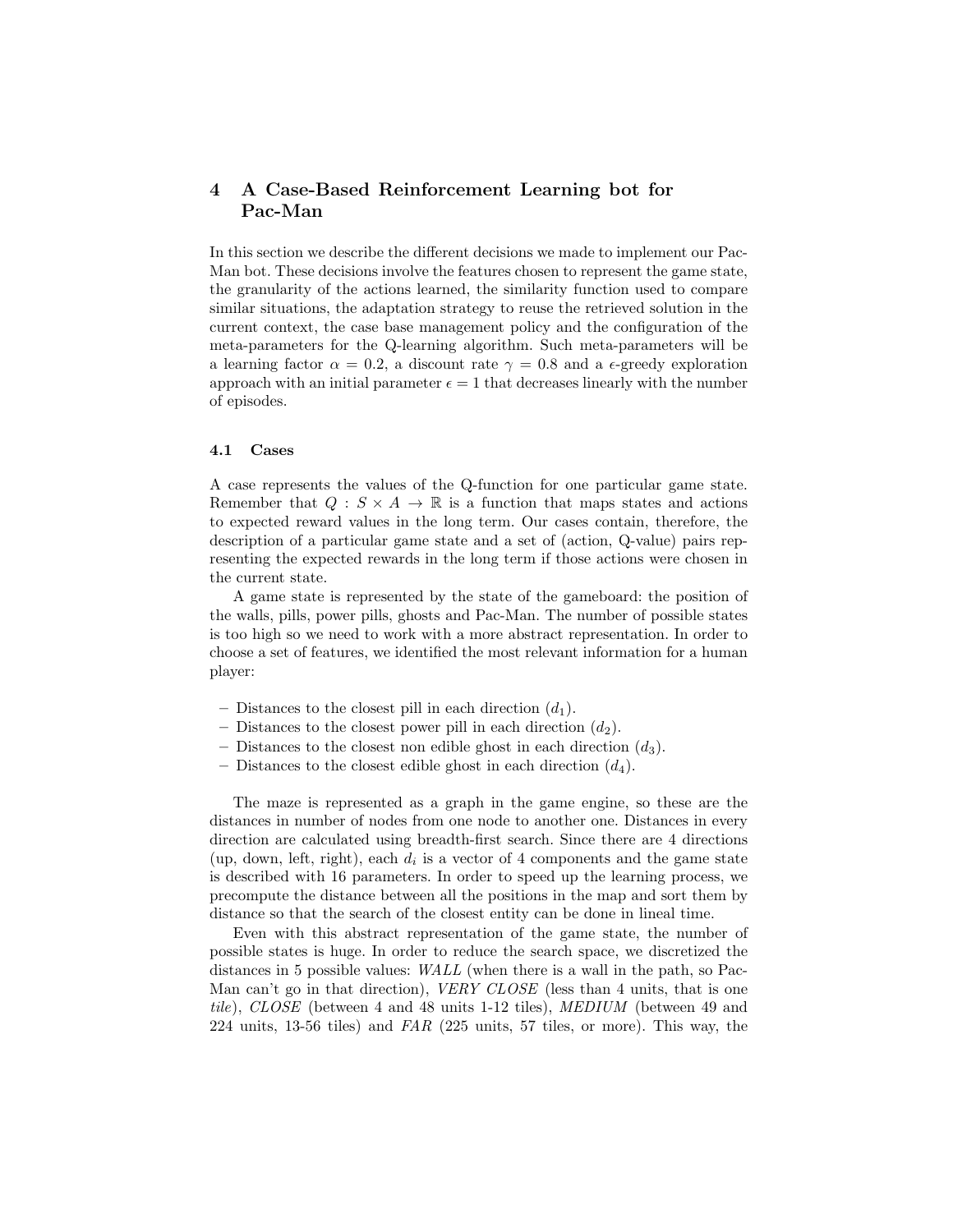number of possible states is "only"  $5^{16} = 152, 587, 890, 625$ . As a reference, the Pacman labyrinth size is  $28 \times 26$  tiles.

Regarding the actions, Pac-Man can move in any of the four main directions: UP, DOWN, RIGHT and LEFT, as long as there is not a wall blocking its path. Staying still is not allowed, so there are as much as four possible actions in each state. It is important to note that decisions are only made when Pac-Man reaches an intersection, to avoid hesitation, or if there is a ghost close to Pac-Man.

#### 4.2 Similarity function

We need a way of comparing cases, so when the agent is in some situation, it can retrieve the most suitable case from the case base. This involves searching the most similar case and then using its solution adapted to the current context. There are many ways in which cases can be compared, using different kinds of linear and non-linear functions.

In this work we use a simple linear combination of the features described in the previous section, so we can use the different weight to give more or less importance to each feature depending on the learning goal:

$$
sim(c, c') = 1 - dist(c, c')
$$

$$
dist(c, c') = \sum_{i=1}^{4} w_i * dist_v(d_i, d'_i)
$$

$$
dist_v(d_i, d'_i) = \sum_{i=1}^{4} j \begin{cases} j = 1 \text{ if } d_i = d'_i \\ j = 0 \text{ if } d_i \neq d'_i \end{cases}
$$

The role of the similarity function is to increase the reusability of each case so the Q-values can be used not only in that game state but also in similar ones.

#### 4.3 Adaptation

In Pac-Man the adaptation step is very straightforward, since actions are the same for all cases. The only situation in which best action could not be applied to a case is when there is a wall blocking the path, so that best action means trying to go in a direction that is not available for the agent. When this occurs, the selected case is discarded and the second more similar one will be used instead.

#### 4.4 Case base management

Case base management becomes a key task in the CBR process in order to maintain good performance. We use two different strategies to maintain a reasonable number of cases in the case base.

First, we only add a new case to the case base if it is different enough from the existing ones. The intuition is that two very similar cases will probably have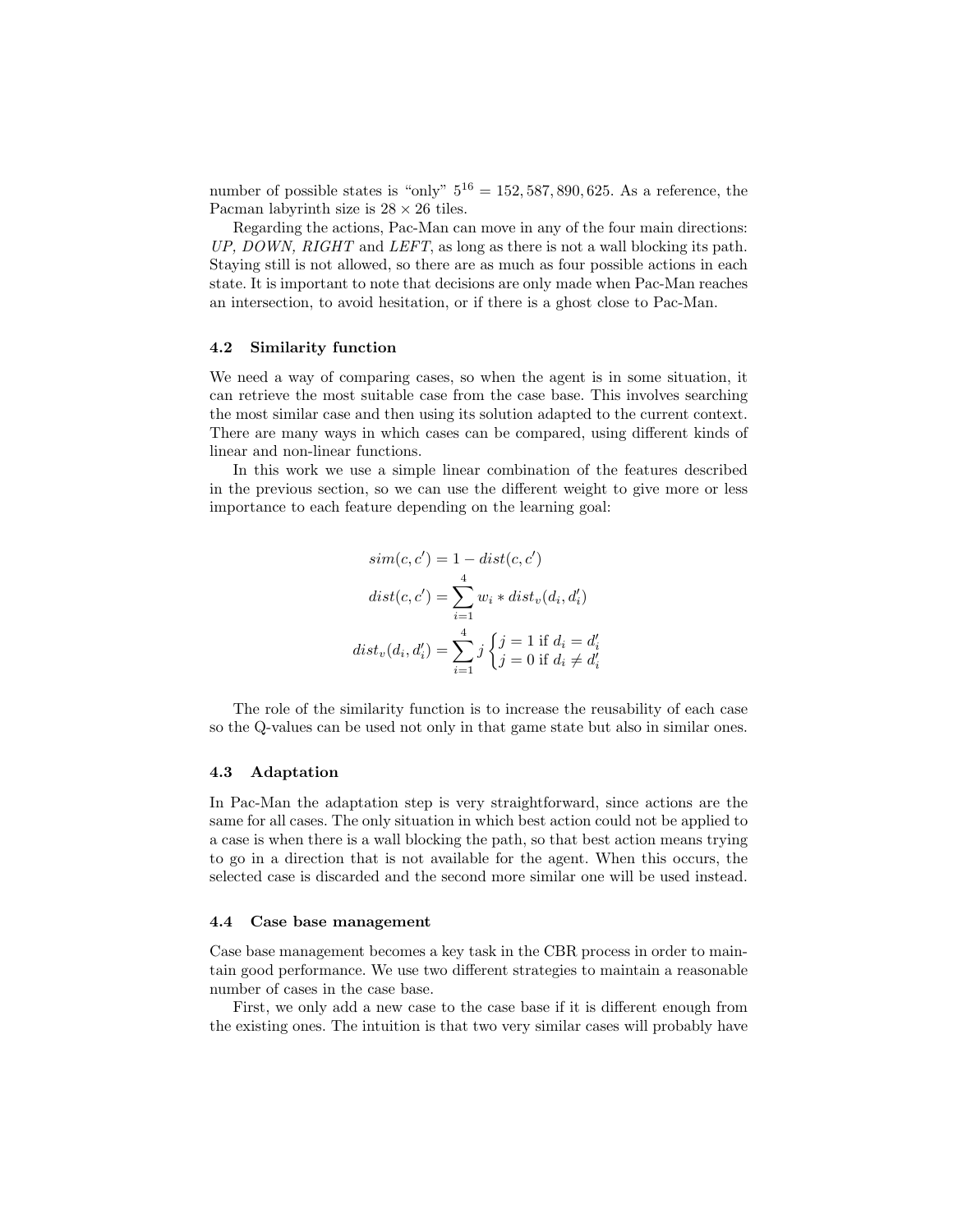<span id="page-8-1"></span>

Fig. 3: Scores of the RL agent and a random agent vs. number of learning episodes.

similar Q-values associated with the actions so we do not need to remember both of them. This is made by looking at the result of the similarity function that compares both cases during the retrieval stage. The current threshold to learn a case is a similarity value that will depend on the experiment parameters.

Second, when the number of learned cases reaches 100000, we remove 10% of them. In particular, we look for pairs of similar cases in the case base with the same best action (according to the Q-values) and we "forget" the one that has been retrieved less often. The intuition is that both cases represent similar situations in which the agent should make the same decision so erasing one of them should not lead to an important loss of information.

# <span id="page-8-0"></span>5 Experimental evaluation

We performed three different experiments with different goals and different weights in the similarity function. The main aim is to make the bot to develop different behaviors depending on what information is more important and what type of reward the agent gets during the simulation. All the experiments consisted in playing 10000 episodes or games.

Experiment 1 In this first experiment the goal is make the bot get as much score as possible. The weights used in the similarity function were: pill (0.9), power pill (0), none edible ghost (0.05) and edible ghost (0.05). The similarity thresholds to learn new cases was 0.001. The reward matches the game score.

Figure [3](#page-8-1) shows the evolution of the score of our RL agent (blue) and a random agent (orange) that takes random decision when it reaches an intersection. Since the most important parameters are the distances to the pill, the RL agent tries to eat them only changes when there is a ghost close. The final agent is able to reach 3510 points of average, and hits a maximum of 6150 during some of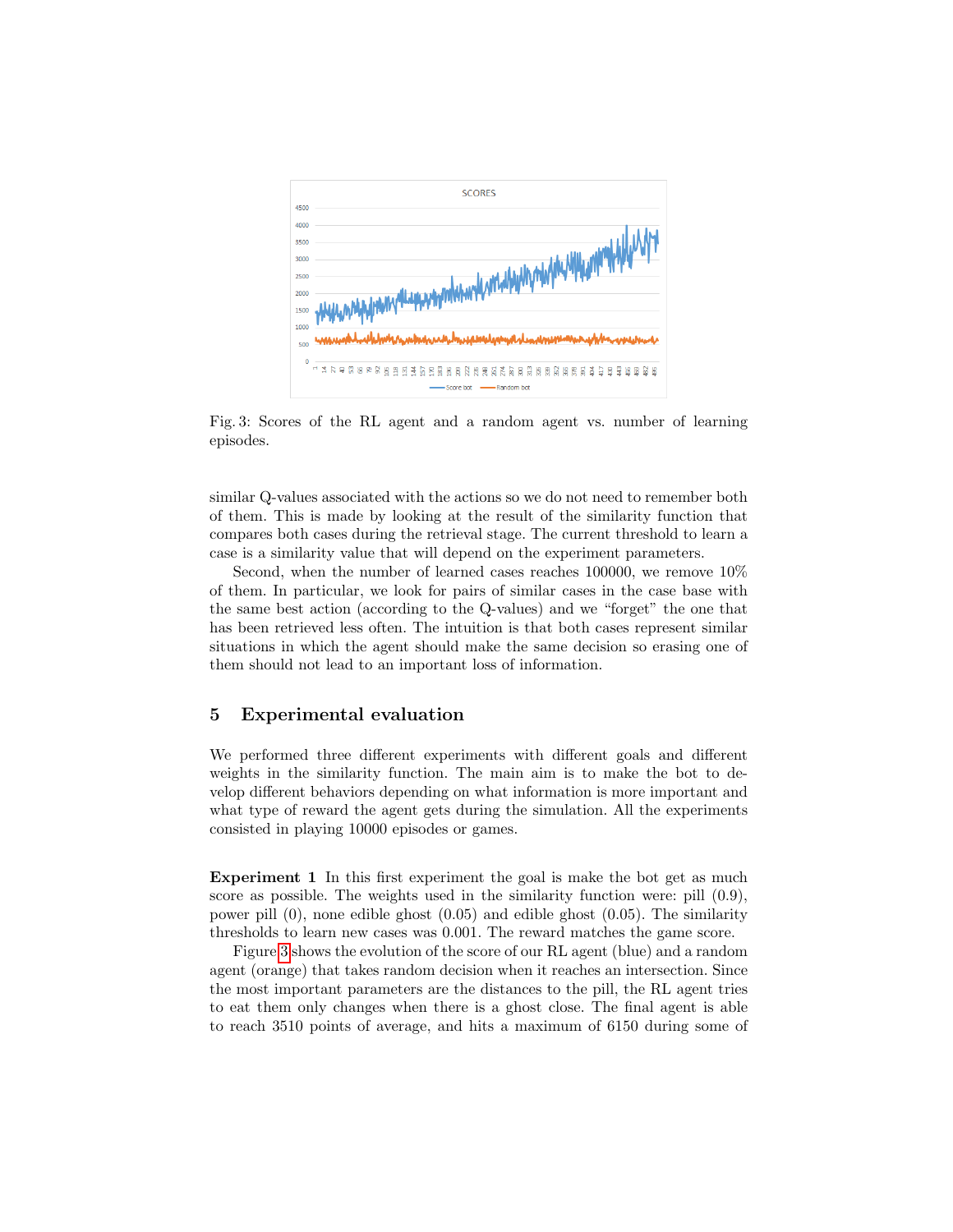<span id="page-9-1"></span>

Fig. 4: Turns alive of the RL agent and a random agent vs. number of learning episodes.

the episodes at the end of the simulation when the bot is just playing and not learning any more.<sup>[2](#page-9-0)</sup>

Experiment 2 In the second experiment the goal is to avoid ghosts, in order to survive as much time as it can. The weights used in the similarity function were: pill (0), power pill (0), non edible ghost (0.95) and edible ghost (0.05). The similarity thresholds to learn new cases was 0.01. The agent obtains a reward every turn it is alive.

Figure [4](#page-9-1) shows the time the agents are alive vs. the number of learning episodes. The agent learns to stay alive from only 2 state parameters: the distances to the edible and non edible ghosts. Something interesting is that when Pac-Man completes a level if he survives for 3000 turns even if there are still pills in the board, so the final RL agent is able to complete 3 or 4 levels in some of the episodes.[3](#page-9-2)

Experiment 3 The goal of the final experiment is to train an agent to obtain both high score and remain alive. The weights used in the similarity function were: pill  $(0.2)$ , power pill  $(0.05)$ , non edible ghost  $(0.7)$  and edible ghost  $(0.05)$ . The similarity thresholds to learn new cases was 0.025. The agent obtains a reward every turn it is alive and every time it gets game points.

Figure [5](#page-10-0) shows the evolution of the score and the number of turns the agents keep alive.[4](#page-9-3)

Table [1](#page-10-1) summarizes the stats of the agent performed in every experiment, when played 100 episodes without learning and against *Legacy Ghosts*. Those are different and harder ghosts than the default set used for learning.

<span id="page-9-0"></span><sup>2</sup> There is a video of this experiment in the following link: [https://youtu.be/](https://youtu.be/-fD8t7tRjG0) [-fD8t7tRjG0](https://youtu.be/-fD8t7tRjG0)

<span id="page-9-2"></span> $^3$  <https://youtu.be/4phEjPAGrbk>

<span id="page-9-3"></span> $^4$  <https://youtu.be/fftrYjzTLPg>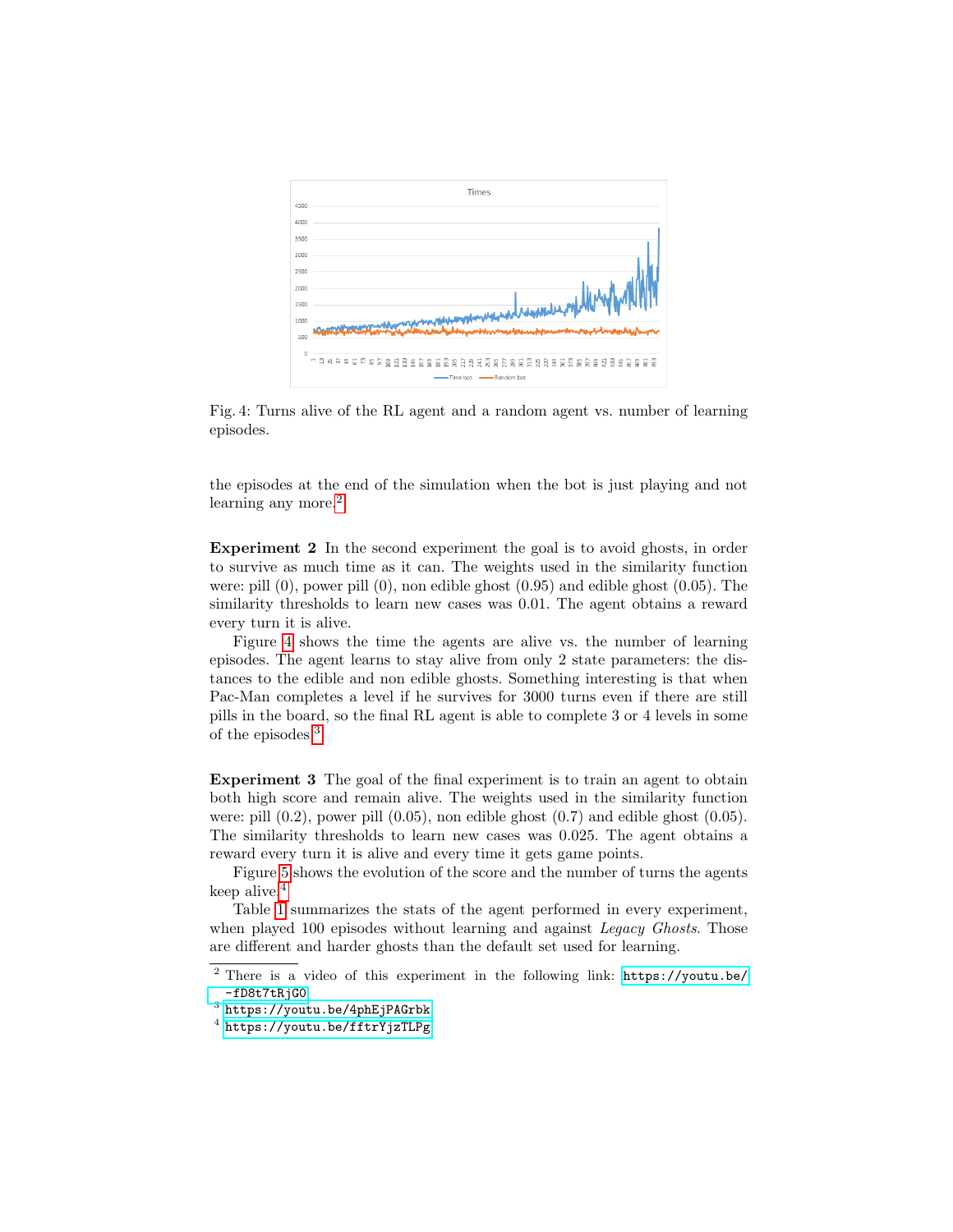<span id="page-10-0"></span>

<span id="page-10-1"></span>Fig. 5: Score and turns alive of the RL agent and a random agent vs. number of learning episodes in experiment 3.

| Bot          |      | Max Score Max Time Avg Score Avg Time |      |      |
|--------------|------|---------------------------------------|------|------|
| Experiment 1 | 6150 | 1491                                  | 3510 | 1078 |
| Experiment 2 | 6320 | 5653                                  | 2022 | 1866 |
| Experiment 3 | 4310 | 4047                                  | 1918 | 1523 |

Table 1: Agent result for each experiment.

# 6 Related work and conclusions

Although the techniques described in this paper are not yet massively used in commercial games, there is previous research work that has explored similar ideas. For example, Gallagher and Ledwich [\[3\]](#page-11-9), and later Bom and Henken [\[2\]](#page-11-10) studied about training Pac-Man bots using neural networks, with some interesting results, starting the path of mastering this game with AI methods.

Reinforcement learning has also been used in other domains such as first person shooters. Lample and Chaplot [\[4\]](#page-11-11) made a very successful research of this area using the FPS game Doom.

There is also interesting CBR research with video games. Sharma et al. [\[10\]](#page-11-12) combined case based reasoning and reinforcement learning to train bots for playing real time strategy games.

In this paper, we have also joined together CBR and RL to study their usability in video games in general, and to research about the feasibility of building a learning agent that could develop different behaviors using these methods to beat Ms. Pac-Man game specifically.

We have shown that both techniques are well suited for learning basic, independent strategies, reaching an encouraging performance. Unfortunately, when different, and in some situations opposite, strategies must be taken into account, the results are no so promising. We plan to explore the causes of this fact and